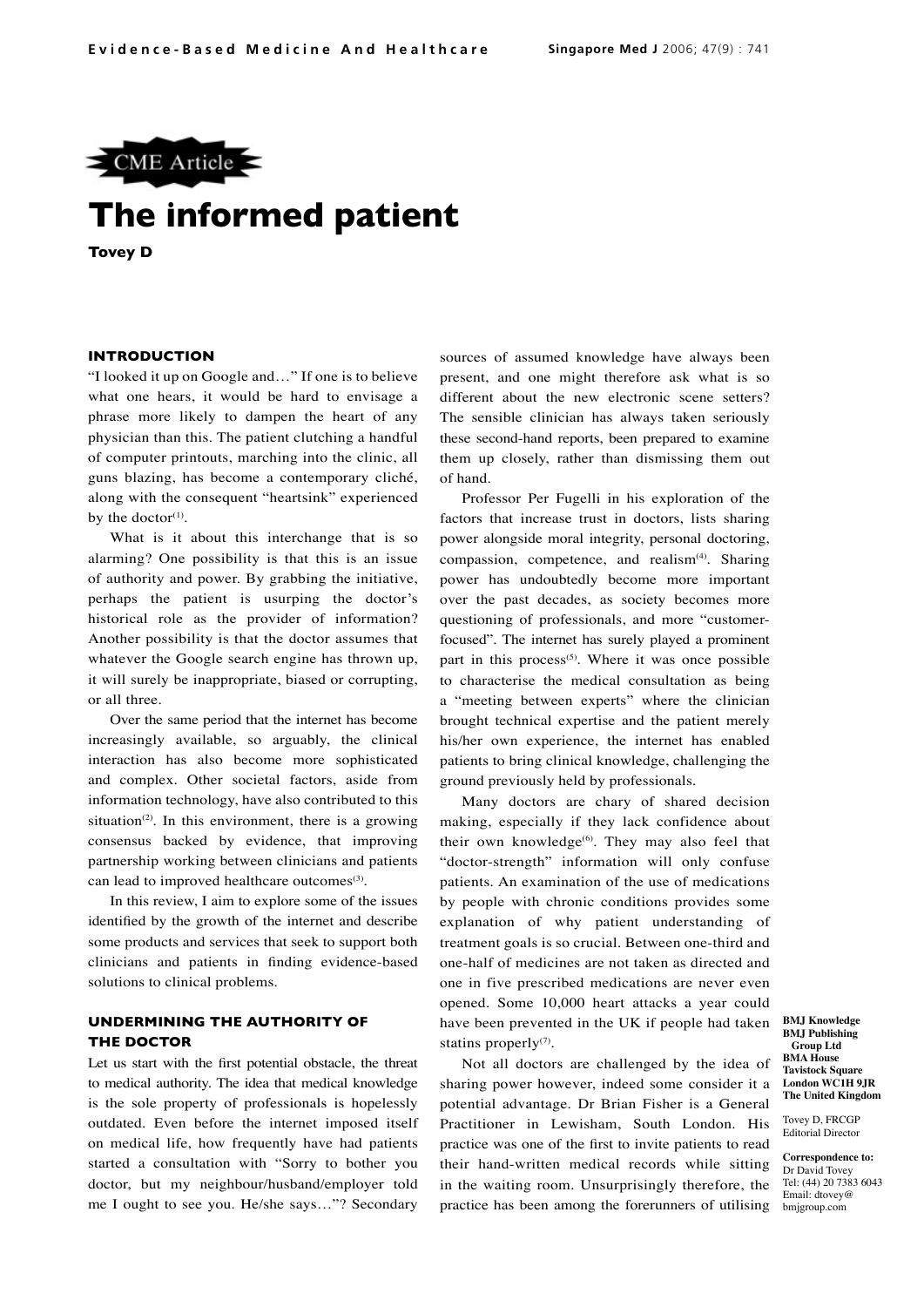technology to increase patient autonomy. Patients can now examine their electronic patient records, and view trusted web-based knowledge resources, within a confidential booth, while visiting the surgery. Dr Fisher says that there are multiple benefits including correcting recording errors and increasing the sense of a shared partnership between patient and professional<sup>(8)</sup>. There is also evidence that record access improves adherence to prescribed treatment<sup>(9)</sup>.

## **WHO TO TRUST?**

The validity or otherwise of the material uncovered by the patient is perhaps the most problematic issue. Trying to determine which of the various sources of information are reliable is difficult enough for the trained clinician, even more so for patients. A glance at any newspaper on a given day will demonstrate that much of what is printed about health is potentially misleading, sensationalistic and liable to be biased. Even material that appears to come from patient groups may be tainted with pharmaceutical self-interest<sup>(10,11)</sup>. In its extreme form, this now includes the wonderfully named practice of "astro-turfing", setting up fake grassroot patient groups in order to sidestep directly to consumer advertising bans<sup>(12)</sup>.

There are however reasons to be optimistic. There is now a vibrant marketplace of high-quality knowledge resources aimed at informing the public. Importantly, these products share an aim to reduce bias by being evidence-based, and to provide helpful information to assist informed decision making. In doing so, many explicitly highlight their intention to strengthen the partnership between clinician and patient, not to undermine it. Many also demonstrate a move away from a textbook "one size fits all" approach, to one that is aimed at mobilising the evidence around the particular circumstances of individual patients, and concentrating on key decision points. The importance of patient choice, preferences and values are central to evidence-based medicine  $(EBM)^{(13)}$ . Without this recognition, EBM risks being viewed as simply promoting historic authoritarian practice where the expert knows best.

The Cochrane Collaboration now publishes plain language summaries of published systematic reviews aimed at informing the public, and the collaboration has been innovative in including the voice of consumers at all levels of its activities (www.cochrane.org). Building on the Cochrane Library, Informed Health Online (www.informedhealthonline.org) has recently been launched in English in May 2006. It had previously

been published in German since February 2006 by the German Institute for Quality and Efficiency in Health Care (IQWiG). IQWiG was established by legislation as part of Germany's 2003 health reforms and is an independent, non-government and non-profit foundation that is intended to support evidence-based decision making in the German healthcare services. IQWiG undertakes and publishes assessments of the effectiveness, quality and efficiency of healthcare services. These cover areas ranging from diagnostic and therapeutic interventions, to disease management programmes and the assessment of clinical guidelines. Informed Health Online's content relies heavily on the results of Cochrane systematic reviews. However, it also provides video and decision aid material aimed at assisting the public in making informed health decisions.

Similarly, the UK National Institute for Health and Clinical Excellence (NICE), and other major systematic reviewing and guidelines providers increasingly provide patient summaries of their guidance and health technology assessments(14-16).

In the UK, the NHS Direct Online website $(17)$ (www.nhsdirect.nhs.uk) aims to provide unbiased advice for patients and Connect for Health (formally the National Programme for Information Technology) has made supporting the information needs of patients a high priority<sup>(18)</sup>. Other websites aimed at providing content for patients include Patient UK (www.patient.co.uk) and WebMD (www.webmd.com).

While these initiatives are to be welcomed, they also demonstrate some of the challenges in translating complex evidence for the public $(17)$ . On the one hand, it is easy for people who are experienced in a given field to assume more technical knowledge than is to be expected in an unfamiliar audience. Conversely, oversimplification can lead to material being uninformative or misleading. Clinicians, however well motivated, understandably struggle to achieve the right balance between these extremes, and in general, the most useful material makes use of individuals with specific skills in translating complex scientific material for the public.

### **PRESCRIBING KNOWLEDGE**

BestTreatments, a website created by the British Medical Journal (BMJ), (see conflict of interest below) aims to ensure that patients have access to the same evidence-based information their doctors are (hopefully) reading.

Launched first in the US in 2001, and subsequently in the UK and elsewhere, BestTreatments now publishes evidence-based, in-depth information on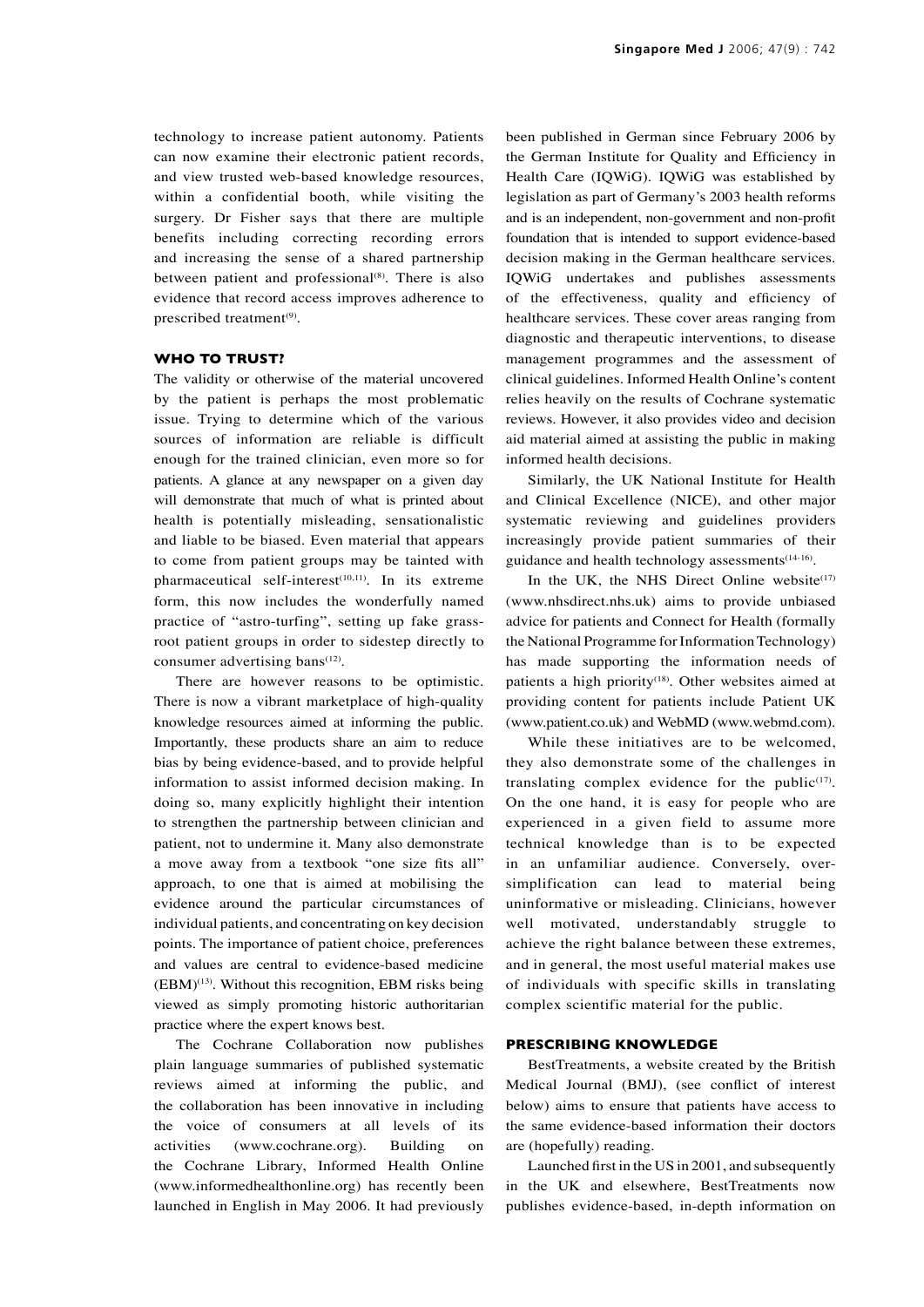well over 100 conditions, including major chronic disorders such as cancer, back pain, depression and arthritis. Based on *Clinical Evidence*, also from the BMJ Publishing Group and recognised internationally as the gold standard for evidencebased information for doctors, BestTreatments fully describes, in plain, jargon-free language, the benefits and risks of thousands of different treatments, based on the best research; and it also includes material to help people understand their condition, what it may mean for their lives and how they can help themselves. The site also includes information on the benefits and risks of some 20 common operations and tests including hip replacement, hysterectomy, and colonoscopy.

Crucially, BestTreatments uses specialist writers, editors and clinician advisers to ensure that the material is both credible and comprehensible to its chosen audience. In recognition of this, BestTreatments has been awarded the Plain English Campaign's Internet Crystal Mark and was independently judged as one of the most readable of 15 patient websites in the UK by research from Bath University(19). Because it is based on *Clinical Evidence*, it also improves communication between doctors, nurses, and patients. BestTreatments is aimed specifically to be understood by people with a reading age of nine years – the average reading age in the UK.

Like *Clinical Evidence*, all topics contained within BestTreatments are annually updated to take account of new research. The aim is to help people choose, in partnership with their doctor, the treatments that are right for them. On the evidence so far, doctors in the UK find this site a help rather than a hindrance in consultations. Since BestTreatments is published by the BMJ and is based on *Clinical Evidence*, clinicians can trust the site and confidently recommend it to patients.

An example of how BestTreatments helps people gain a balanced picture about treatment was its explanation of research on the breast cancer drug herceptin in women with early breast cancer. While press reports focussed on the relative risk reduction of herceptin, with headlines such as "Drug halves breast cancer returns" (BBC), BestTreatments explained the research behind the headlines. The study being quoted in the press found that after three years, 87% of women who had the drug were cancerfree; among the group who did not get herceptin, 75% were also cancer-free. BestTreatments reported that in the same study, nearly one in five women had to stop taking herceptin because it was linked to heart problems, an important factor that other media had not reported $(20)$ .

Founded by Don Kemper in 1975, Healthwise® is one of the major providers of patient content. Healthwise® aims to assist patients in providing informed decisions. Kemper is credited with coining the term "information therapy" to reflect the new opportunities for clinicians to prescribe knowledge rather than simply issuing a prescription $(21)$ . Like other providers, Healthwise® makes much of their mission to encourage patients to become more informed and to take an active part in their care, building their material around decision points. They also point to the health and cost benefits that occur when patients and clinicians make better health decisions<sup>(22)</sup>.

"If information doesn't help people make better decisions, it doesn't help – plain and simple".

#### **DECISION AIDS**

The Ottawa Health Research Institute (OHRI), led by Professor Annette O'Connor, is an international team that designs and tests decision aids and training programmes for patients and health practitioners. The mission of the OHRI is "to explore better ways to help patients make 'tough' healthcare decisions that may have:

- multiple options;
- uncertain outcomes;
- benefits and harms that people value differently."

The Ottawa Personal Decision guide (http://decisionaid.ohri.ca/decguide.html) is a generic tool that supports people in making decisions, by inviting the user to reflect on issues such as the level of knowledge (whether he/she knows enough to make the decision), values (whether he/she understands enough about what matters to him/her) and level of support (what is needed from others in order to make the decision). The tool is available online in interactive formats and also to print and fill out in writing.

The Ottawa unit have also developed their own decision aid tools (http://decisionaid.ohri.ca/decaids.html) that build on the generic platform to provide specific decision aids tailored to individual decisions. Examples include whether to take non-steroidal antiinflammatory drugs (NSAIDs) for osteoarthritis, and the different surgical options for women with breast cancer. These aids are available in interactive internet applications, and also in audio and printed formats.

Building on this, OHRI has assembled an inventory of available decision aids (http://decisionaid.ohri.ca/AZinvent.php). The inventory includes aids developed by the Foundation for Informed Medical Decision Making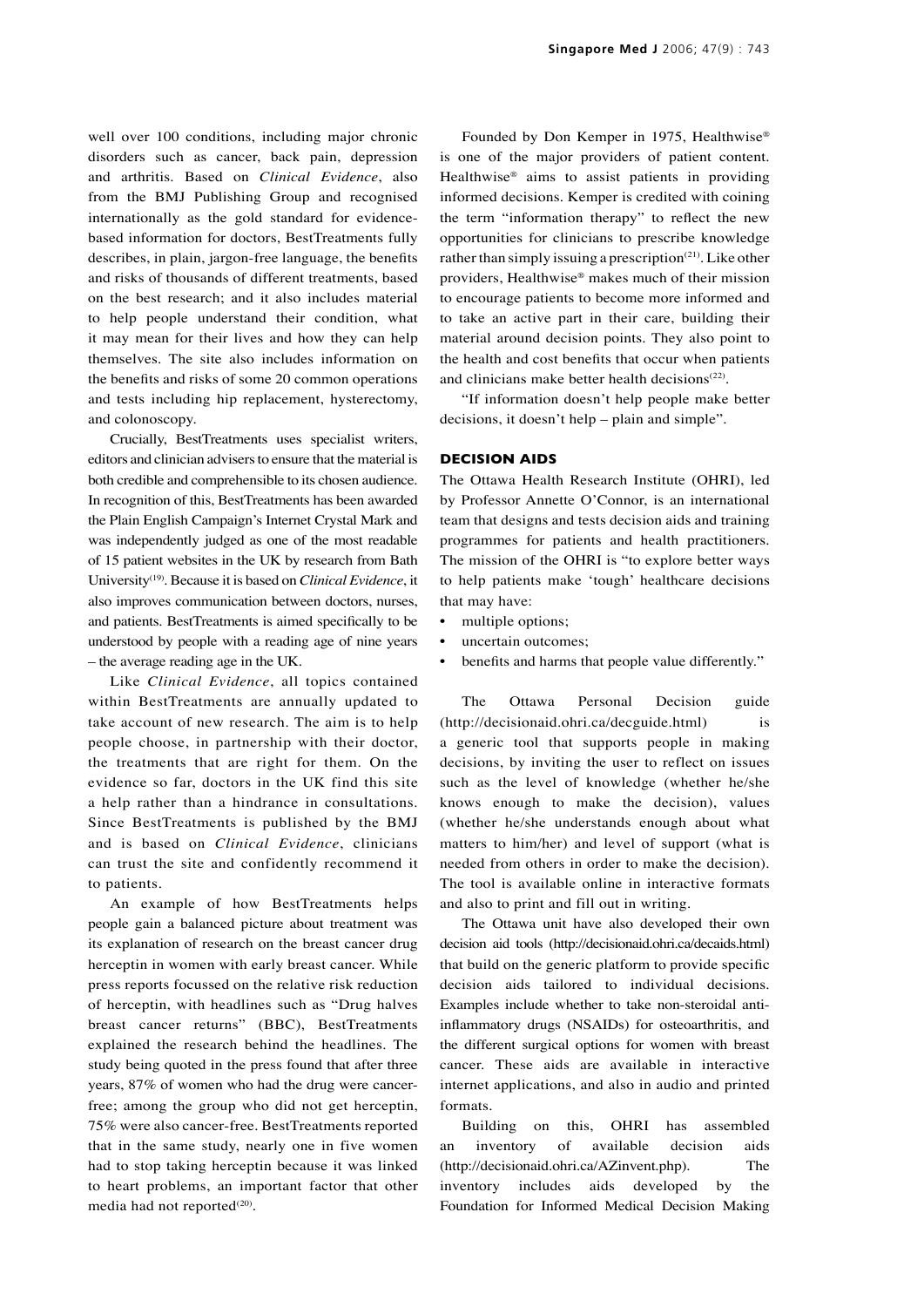(FIMDM) (http://www.fimdm.org) whose mission is to strengthen the role patients play in selecting treatments for their medical conditions. To achieve this, the foundation provides a theoretical framework that aims to improve the quality of decisions patients make in collaboration with their physicians. This ensures that patients understand the perspectives and information they need when they face decisions about medical testing and treatment. The foundation's work is founded on two premises: that patients need to understand why it is in their interest to participate fully in decision making, rather than delegating decisions to their doctors; and also that they need to understand their options thoroughly. Like BestTreatments, FIMDM programmes present the latest evidence about risks and benefits of treatment options in ways that patients can understand, and explain where evidence is lacking or inadequate. In addition, the programmes include interviews with patients who have undergone treatments and experienced good and bad outcomes.

#### **DO DECISION AIDS WORK?**

In a systematic review performed by OHRI, over 200 decision aids were identified, 131 of which were intended for use before counselling by a professional. 30 aids had been evaluated in 34 randomised controlled trials (RCTs), and the review also identified a similar number of studies where evaluation was ongoing. Compared with usual care, decision aids scored better for outcomes such as knowledge, realistic expectations, active role in decision making and the likelihood of making a decision. The reviewers comment that outcomes such as adherence to chosen path, cost effectiveness and methods of dissemination require further studies<sup>(23)</sup>.

#### **CONCLUSION**

Patient empowerment is here to stay. The internet is one factor certainly, but there are other societal influences that have led to this situation. In all areas of health, from policy and service planning to the individual consultation, the patient voice is being heard and orthodoxy based on the rule of the expert is being challenged. While predicting future trends is never easy, it is likely that these changes will continue and perhaps even accelerate, as innovative new media delivery mechanisms, including 3G mobile phones and DVDs, mean that video can be easily incorporated. Increasingly it will be possible to personalise the messages to the needs and preferences of individual patients. In time, this will include filtering content through the electronic patient record to customise the information even further.

What we may envisage is that gradually evidencebased and patient-centred medicine will come closer together. This may be difficult for doctors, but it is also leading to some innovative solutions and insights.

Iain Chalmers has been in the forefront both of the Cochrane Collaboration and also, latterly, in increasing the voice of patients within clinical research. He founded the James Lind Alliance (JLA) (http://www.lindalliance.org) which is working to increase the priority and awareness of research into issues of importance to patients and clinicians. The JLA is also constructing the Database of Uncertainties about the Effects of Treatments (DUETs) (http:// www.duets.nhs.uk), which aims to identify important clinical questions for which there is as yet no definitive answer. In a landmark book, Chalmers, along with co-authors Imogen Evans and Hazel Thornton, urges that clinicians and patients work together to ensure that evidence on effects and uncertainties is widely disseminated, that research aimed at addressing important areas of uncertainty is conducted, and that patients are encouraged to participate in research aimed at addressing areas of ignorance<sup>(10)</sup>.

These moves aim to channel patients' natural interest in understanding more about health. Building on this, researchers have used the internet to conduct clinical research, enabling much wider participation.

How should the clinician guide the patient to trusted studies and services? For individual studies, particularly those reported in the media, there are a number of key issues.

- For reports of new treatments, it should nearly always be possible to undertake RCTs where the novel therapy is compared with existing treatments in otherwise similar groups of people.
- There may need to be some consideration of study quality measures, tendencies towards bias (including publication bias), and explicit reference to previous similarly-constructed studies or systematic reviews. For further description of standards for reporting RCTs and systematic reviews, see the Consort and Quorom statements, respectively (http://www.consort-statement.org).
- When reporting relative differences, researchers should do so only in association with either absolute effects or baseline risks. Reports that only cover relative effects will tend to exaggerate the benefit to patients, particularly where the risk of a given outcome is low. The media coverage of the herceptin issue is a good example of this $(20)$ .
- Where benefits are reported, there should also be a reference to harmful effects, or a statement that these were not studied.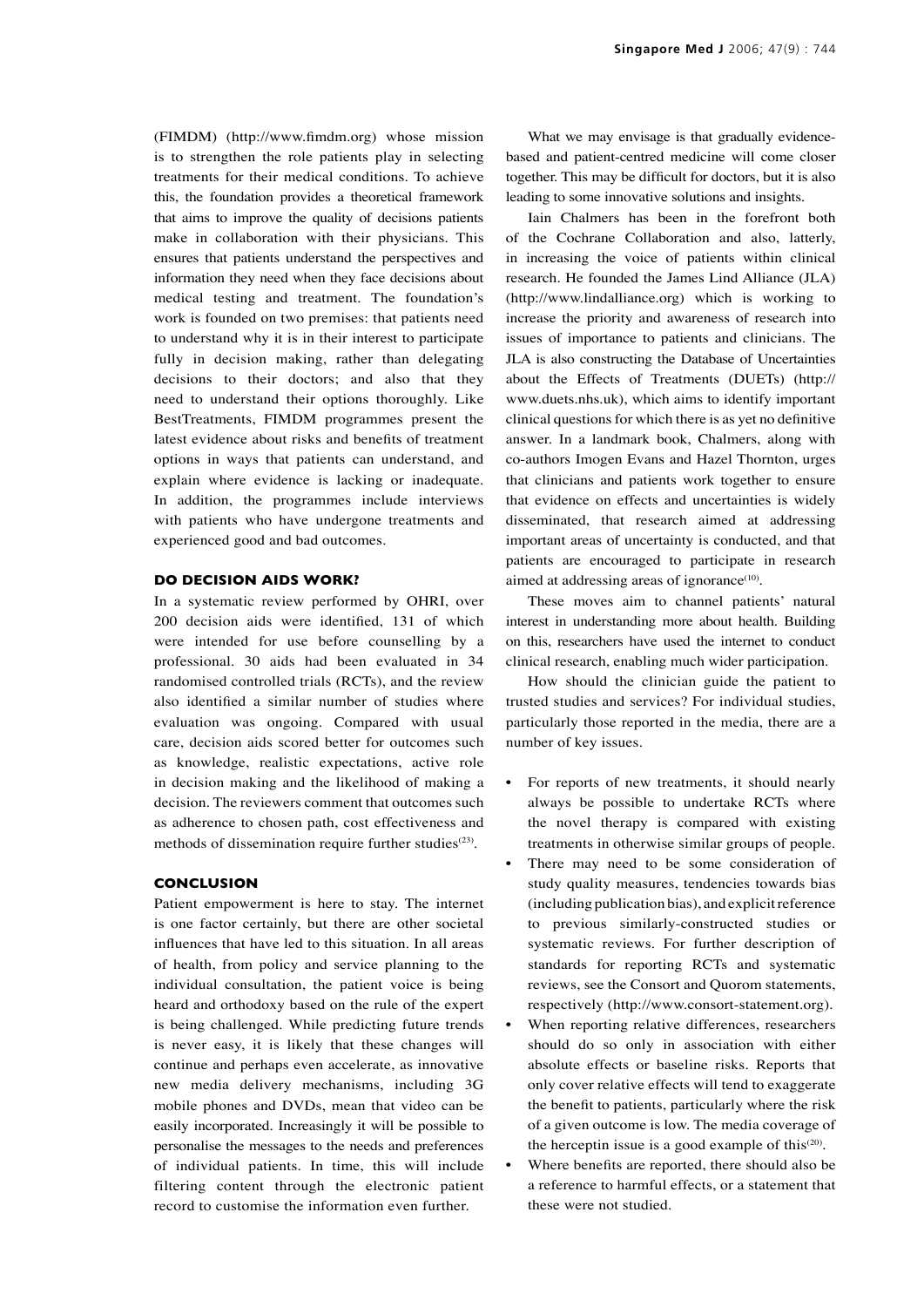For evaluating services and products, clinicians may prefer to recommend products and services which are rigorous, independent and systematic. The checklist therefore should include an enquiry into the transparency with respect to funding and methods, and also the rigour of the processes that underpin any recommendations. Unfortunately, the increasingly ubiquitous term "evidence-based" is no guarantee of the latter, unless it is restricted to those resources that use systematic approaches to identifying evidence and critical appraisal of the literature using methods aimed at reducing the effects of bias. Additionally, many health resources are reliant on pharmaceutical advertising. While it remains theoretically possible to ensure editorial independence in this context, the reader must judge the likelihood of subtle or unacknowledged influence.

What binds all this together is the hypothesis that the benefits of bringing the best possible information to the patient, promotes partnership between doctors and the public. The task of ensuring the knowledge is free from bias, dispassionate, systematicallyderived, relevant, current and accessible is considerable. However, the potential benefits to patients and their doctors are also substantial. In his MacKenzie lecture, Fugelli<sup>(4)</sup> suggested that partnership and trust building would lead to a reduction in the collective "angst" (complaints, litigation and the fear of these) that has been so prominently discussed over recent years<sup>(24)</sup>.

Perhaps it is time not to fear the patient bearing reams of paper, but to appreciate the industry and sense of responsibility that the action implies. In the future, doctors may prescribe the use of trusted resources, and encourage patients to learn to critically evaluate sources more rigorously, with the aim of making more informed clinical decisions in partnership.

# **ACKNOWLEDGEMENTS**

My thanks to Virginia Morley, Jason Roach, Brian Fisher and Cherill Hicks for their support and feedback.

- 1. O' Dowd TC. Five years of heartsink patients in general practice. BMJ 1988; 297:528-30.
- 2. Harrison J. Post-modern influences. In: Harrison J, van Zwannenberg T, eds. GP Tomorrow. Oxford: Radcliffe Medical Press, 1998: 3-13.
- 3. Lahdensuo A. Guided self management of asthma how to do it. BMJ 1999; 319:759-60. Comment in: BMJ 2000; 320:249.
- Fugelli P. James MacKenzie Lecture. Trust in general practice. Br J Gen Pract 2001; 51:575–9.
- 5. Brice A, Hill A. A brief history of evidence-based medicine. In: Booth A, Brice A, eds. Evidence-based Practice for Information Professionals: A Handbook. London: Facet Publishing, 2004:13-24.
- 6. Coulter A, Entwhistle V, Gilbert D. Sharing decisions with patients: is the information good enough? BMJ 1999; 318:318-22.
- 7. Colin-Thome D, Gary Belfield G. Managing long-term conditions, 2006. [Personal communication].
- 8. Baldry M, Cheal C, Fisher B, et al. Giving patients their own records in general practice: experience of patients and staff. BMJ 1986; 292;596-8.
- 9. Ross SE, Moore LA, Earnest MA, Wittevrongel L, Lin CT. Providing a web-based online medical record with electronic communication capabilities to patients with congestive heart failure: randomized trial. J Med Internet Res 2004; 6:e12. Comment in: J Med Internet Res 2004; 6:e14.
- 10. Evans I, Thornton H, Chalmers I. Testing Treatments: Better Research for Better Healthcare. London: British Library, 2006: 90-1.
- 11. Hirst J. Charities and patients groups should declare interests. BMJ 2003; 326:1211. Comment in: BMJ 2003; 327:344-5. Comment on: BMJ 2003; 326:680.
- 12. Moynihan R. US seniors group attacks pharmaceutical industry "fronts". BMJ 2003; 326:351.
- 13. Sackett DL, Straus SE, Richardson WS, Rosenberg W, Haynes RB. Evidence-Based Medicine: How to Practise and Teach EBM. 2nd ed. London: Churchill Livingstone, 1997.
- 14. The National Institute for Health and Clinical Excellence. Available at: www.nice.nhs.uk/page.aspx?o=home. Accessed June 16, 2006.
- 15. The Agency for Healthcare Research and Quality. Available at: www. ahrq.gov/consumer/. Accessed June 16, 2006.
- 16. New Zealand Guidelines Group. Available at: www.nzgg.org.nz/index. cfm?fuseaction=fuseaction\_12. Accessed June 16, 2006.
- 17. NHS Direct Online. Available at: www.nhsdirect.nhs.uk. Accessed June 16, 2006.
- 18. NHS Connect for Health. Better information, better health. Available at: www.connectingforhealth.nhs.uk/publications/brochures/brochure\_ 2006.pdf. Accessed June 16, 2006.
- 19. Boulos M. British internet-derived patient information on diabetes mellitus: is it readable? Diabetes Technol Ther 2005; 7:528-35.
- 20. Romond EH, Perez EA, Bryant J, et al. Trastuzumab plus adjuvant chemotherapy for operable HER2-positive breast cancer. New Engl J Med 2005; 353:1673-84. Comment in: New Engl J Med 2005; 353:1652- 4. New Engl J Med 2005; 353:1734-6. New Engl J Med 2006; 354:64.
- 21. Mettler M, Kemper DW. Information therapy: health education one person at a time. Health Promot Pract 2003; 4:214-7.
- 22. Healthwise®. Available at: www.healthwise.org/index.aspx. Accessed June 16, 2006.
- 23. O'Connor AM, Stacey D, Entwistle V, et al. Decision aids for people facing health treatment or screening decisions. Cochrane Database System Rev 2003; Issue 1. Art No CD001431. DOI: 10.1002/14651858. CD001431.
- 24. White C. Doctors under fire. BMJ 2002; 324:55.